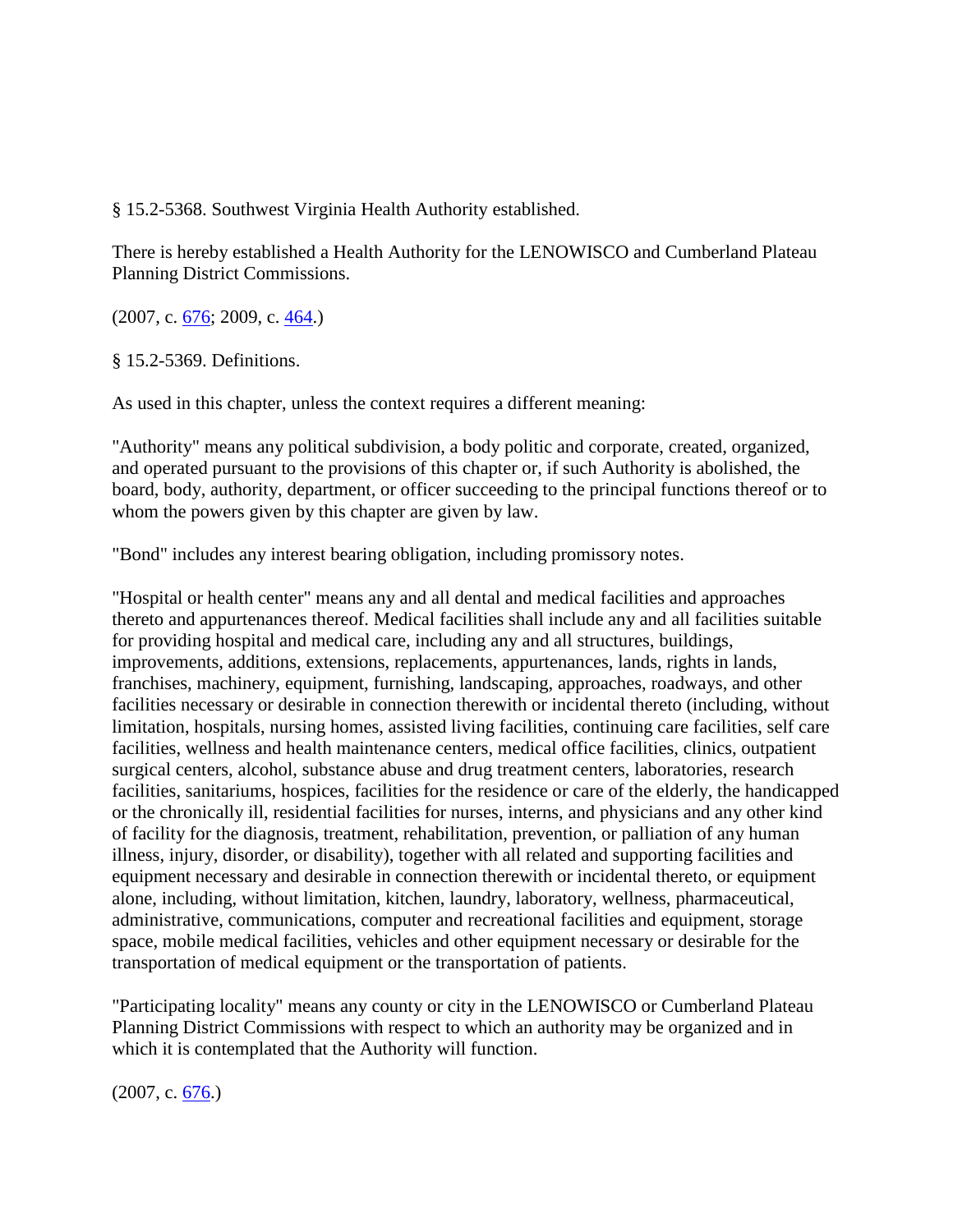§ 15.2-5370. Directors; qualifications; terms; vacancies.

The Authority shall be governed by a board of directors in which all powers of the Authority shall be vested. The Authority shall consist of members as follows:

The Executive Director for the Coalfield Economic Development Authority, or his designee;

The Chief Executive Officer of the Norton Community Hospital located in the City of Norton, Virginia, or his designee;

One representative from the Lonesome Pine Hospital;

The Chief Executive Officer of the Virginia Community Healthcare Association, or his designee;

The Chief Executive Officer of the Russell County Medical Center, or his designee;

The District Health Director for the Cumberland Health District, or his designee;

The District Health Director for the LENOWISCO Health District, or his designee;

The Dean of the University of Virginia School of Medicine, or his designee;

The Dean of the School of Dentistry at the Medical College of Virginia of Virginia Commonwealth University, or his designee;

The Dean of the Lincoln Memorial University-DeBusk College of Osteopathic Medicine, or his designee;

The Chancellor of the University of Virginia's College at Wise, or his designee;

The President of the East Tennessee State University Quillen College of Medicine, or his designee;

The President of Frontier Health, or his designee;

The President of the University of Appalachia College of Pharmacy, or his designee;

The President of the Edward Via Virginia College of Osteopathic Medicine, or his designee;

The Chairman of the Board of the Southwest Virginia Graduate Medical Education Consortium, or his designee;

Two members of the Senate to be appointed by the Senate Committee on Rules;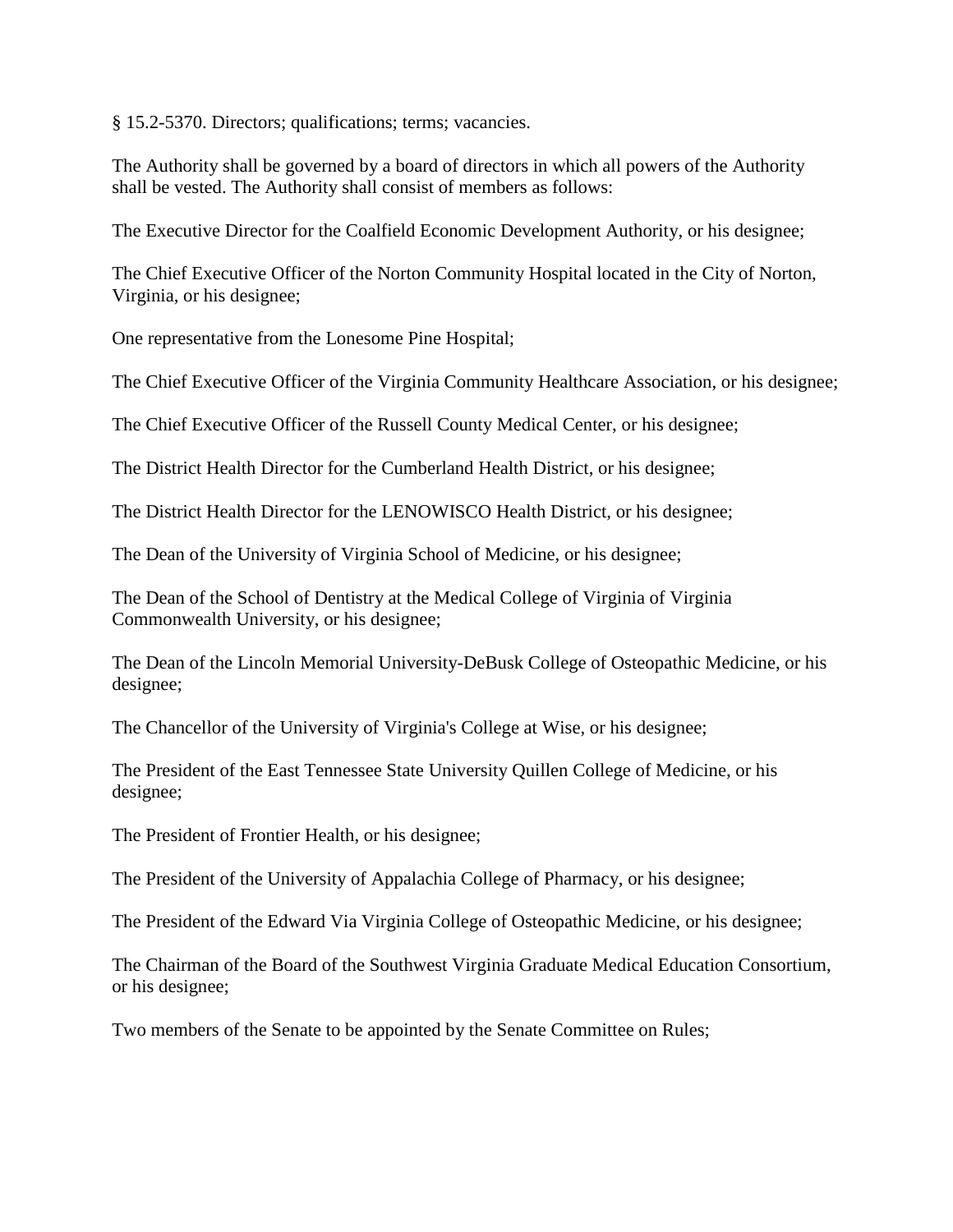Two members of the House of Delegates to be appointed by the Speaker of the House of Delegates in accordance with the principles of proportional representation contained in the Rules of the House of Delegates; and

One member for each participating locality; provided that each such member shall be appointed initially as follows: the representatives of Buchanan and Dickenson Counties being appointed for one-year terms; the representatives of Lee County and the City of Norton being appointed for two-year terms; the representatives of Russell and Scott Counties being appointed for three-year terms; and the representatives of Tazewell and Wise Counties being appointed for four-year terms. Subsequent appointments shall be for terms of four years, except appointments to fill vacancies shall be for the unexpired terms. All terms of office shall be deemed to commence upon the date of the initial appointment to the Authority, and thereafter in accordance with the provisions of the preceding sentence. If, at the end of any term of office of any director a successor thereto has not been appointed, then the director whose term of office has expired shall continue to hold office until his successor is appointed and qualified. Each director shall, upon appointment or reappointment, before entering upon his duties take and subscribe the oath prescribed by § [49-1.](http://leg1.state.va.us/cgi-bin/legp504.exe?000+cod+49-1)

The directors shall elect from their membership a chairman and a vice-chairman and from their membership or not, as they desire, a secretary and a treasurer or a secretary-treasurer, who shall continue to hold such office until their respective successors are elected.

 $(2007, c. 676; 2008, c. 803; 2010, c. 575; 2011, c. 514.)$  $(2007, c. 676; 2008, c. 803; 2010, c. 575; 2011, c. 514.)$  $(2007, c. 676; 2008, c. 803; 2010, c. 575; 2011, c. 514.)$  $(2007, c. 676; 2008, c. 803; 2010, c. 575; 2011, c. 514.)$  $(2007, c. 676; 2008, c. 803; 2010, c. 575; 2011, c. 514.)$  $(2007, c. 676; 2008, c. 803; 2010, c. 575; 2011, c. 514.)$  $(2007, c. 676; 2008, c. 803; 2010, c. 575; 2011, c. 514.)$  $(2007, c. 676; 2008, c. 803; 2010, c. 575; 2011, c. 514.)$  $(2007, c. 676; 2008, c. 803; 2010, c. 575; 2011, c. 514.)$ 

§ 15.2-5371. Decisions of Authority.

A majority of the Authority shall constitute a quorum for the purposes of conducting its business and exercising its powers and for all other purposes. Actions of the Authority shall receive the affirmative vote of a majority of the quorum to be effective. No vacancy on the Authority shall impair the right of a quorum to exercise all rights and perform all the duties of the Authority. The Authority shall determine the times and places of its regular meetings. Special meetings of the Authority shall be held when requested by two or more members of the Authority. Any such request for a special meeting shall be in writing, and the request shall specify the time and place of the meeting and the matters to be considered at the meeting. A reasonable effort shall be made to provide each member with notice of any special meeting. No matter not specified in the notice shall be considered at such special meeting unless all the members of the Authority are present.

(2007, c. [676;](http://leg1.state.va.us/cgi-bin/legp504.exe?071+ful+CHAP0676) 2010, c. [575.](http://leg1.state.va.us/cgi-bin/legp504.exe?101+ful+CHAP0575))

§ 15.2-5372. Payment to members of Authority.

The members of the Authority may be paid for their services compensation in either (i) the amount provided in the general appropriation act for members of the General Assembly engaged in legislative business between sessions or (ii) a lesser amount as determined by the Authority. Members may be reimbursed for all reasonable and necessary expenses provided in §§ [2.2-2813](http://leg1.state.va.us/cgi-bin/legp504.exe?000+cod+2.2-2813)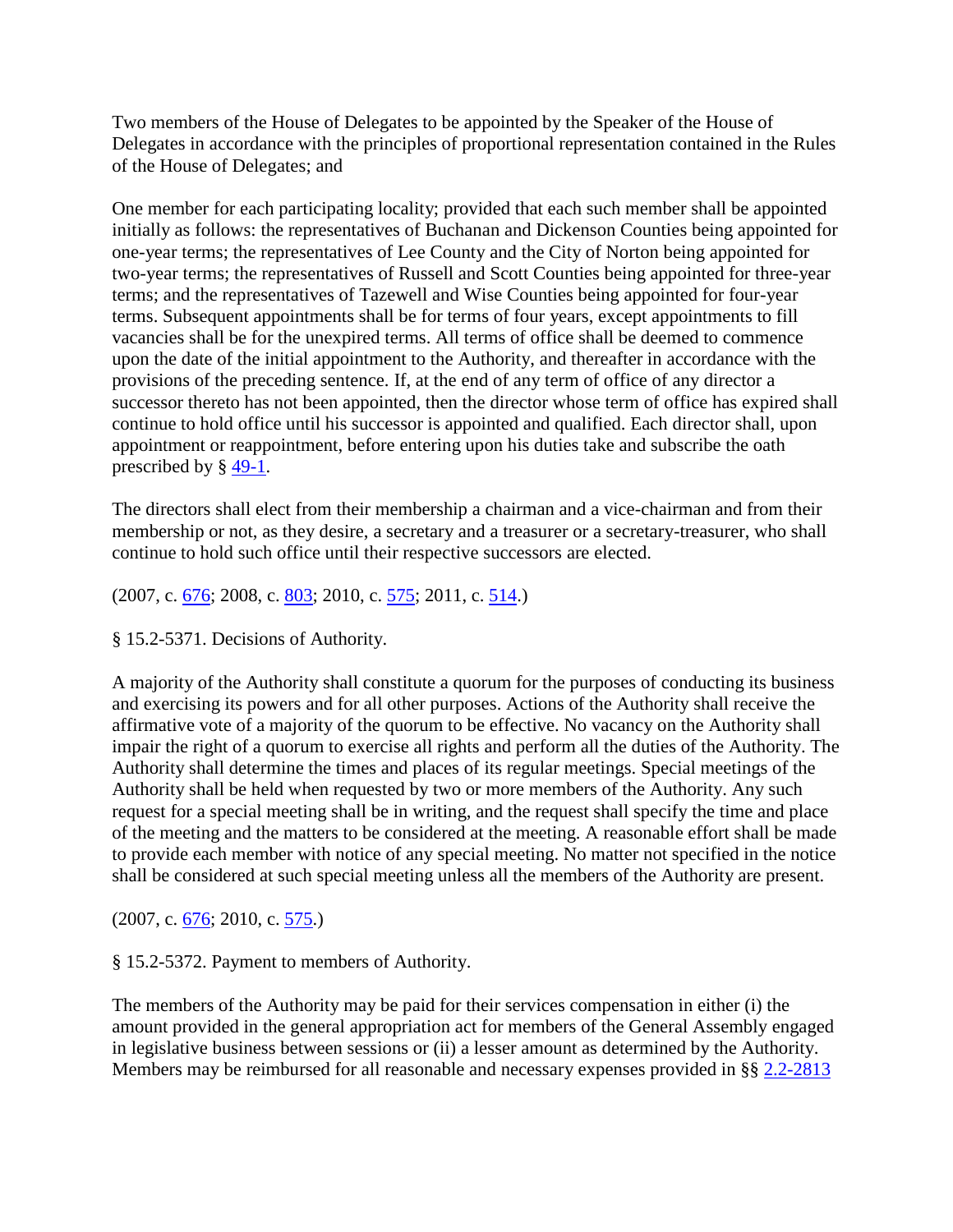and [2.2-2825,](http://leg1.state.va.us/cgi-bin/legp504.exe?000+cod+2.2-2825) if approved by the Authority. Funding for the costs of compensation and expenses of the members shall be provided by the Authority.

 $(2007, c. 676)$ 

§ 15.2-5373. Executive director; staff.

The Authority shall appoint an executive director, who shall be authorized to employ such staff as necessary to enable the Authority to perform its duties as set forth in this chapter. No such person shall contemporaneously serve as a member of the Authority. The Authority is authorized to determine the duties of such staff and to fix salaries and compensation from such funds as may be received or appropriated.

(2007, c. [676.](http://leg1.state.va.us/cgi-bin/legp504.exe?071+ful+CHAP0676))

§ 15.2-5374. Powers of Authority.

The Authority shall have all powers necessary or convenient to carry out the general purposes of this chapter, including the power to:

1. Sue and be sued; adopt a seal and alter the same at pleasure; have perpetual succession; and to make and execute contracts and other instruments necessary or convenient to the exercise of its powers.

2. Employ such technical experts and such other officers, agents, and employees as it may require, to fix their qualifications, duties, and compensation, and to remove such employees at pleasure.

3. Acquire within the territorial limits of the participating localities embraced by it, by purchase, lease, gift, or otherwise, whatever lands, buildings, and structures as may be reasonably necessary for the purpose of establishing, constructing, enlarging, maintaining, and operating one or more hospitals or health centers.

4. Sell, lease, exchange, transfer, or assign any of its real or personal property or any portion thereof or interest therein to any person, firm, or corporation whenever the Authority finds such action to be in furtherance of the purposes for which the Authority was created.

5. Acquire, establish, construct, enlarge, improve, maintain, equip, and operate any hospital or health center and any other facility and service for the care and treatment of sick persons.

6. Make and enforce rules and regulations for the management and conduct of its business and affairs and for the use, maintenance and operation of its facilities and properties.

7. Accept gifts and grants, including real or personal property, from the Commonwealth or any political subdivision thereof and from the United States and any of its agencies; and accept donations of money, personal property, or real estate and take title thereto from any person.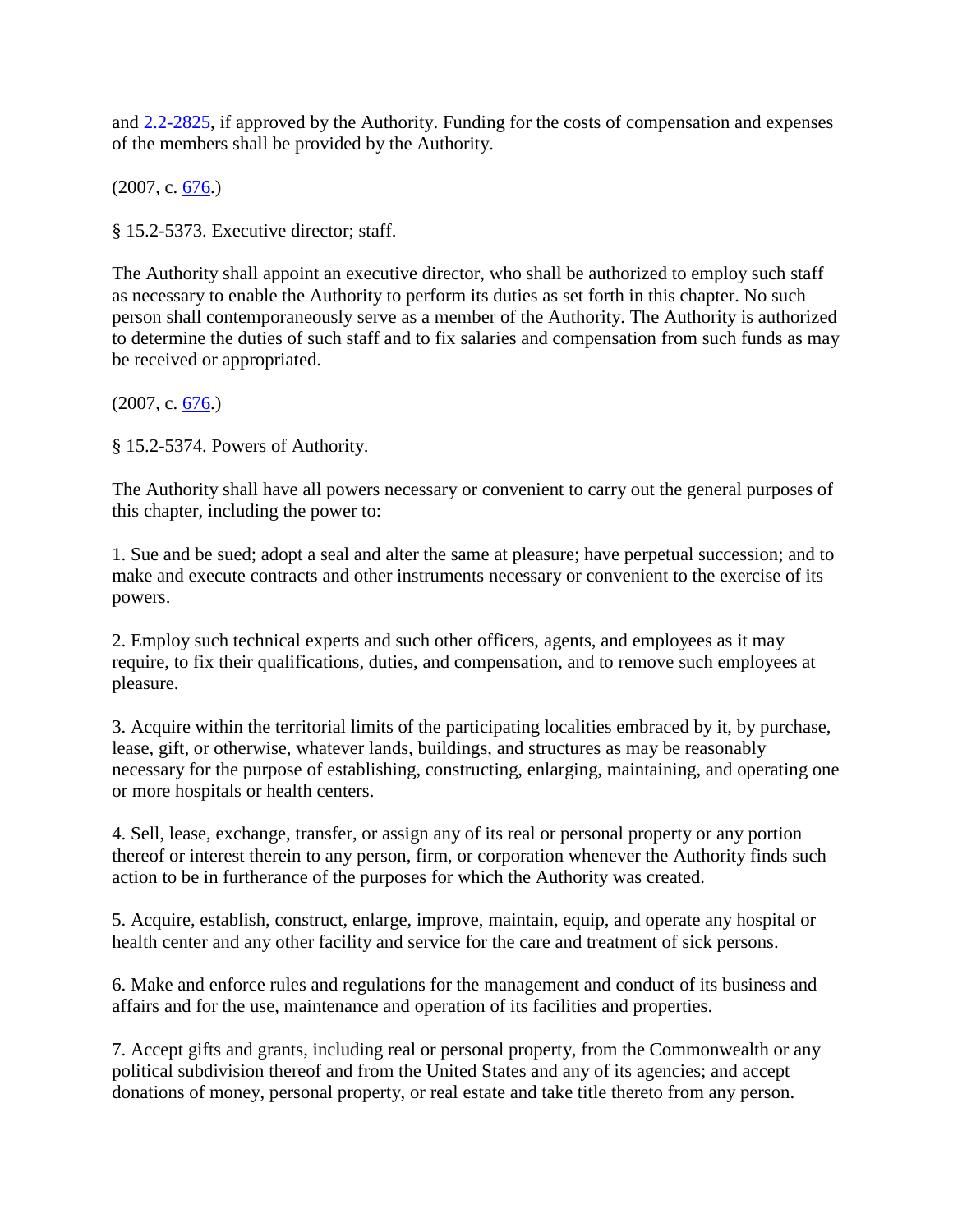8. Make rules and regulations governing the admission, care, and treatment of patients in such hospital or health center, classify patients as to charges to be paid by them, if any, and determine the nature and extent of the service to be rendered patients.

9. Comply with the provisions of the laws of the United States and the Commonwealth and any rules and regulations made thereunder for the expenditures of federal or state money in connection with hospitals or health centers and to accept, receive, and receipt for federal and state money granted the Authority or granted any of the participating localities embraced by it for hospital or health center purposes.

10. Borrow money upon its bonds, notes, debentures, or other evidences of indebtedness issued for the purpose only of acquiring, constructing, improving, furnishing, or equipping buildings or structures for use as a hospital or health center, and to secure the same by pledges of its revenues and property as hereafter provided. This power shall include the power to refinance all or any portion of such debt, to renegotiate the terms of all or any portion of such debt, and to retire all or any portion of such debt prior to its maturity date.

11. Execute all instruments necessary or convenient in connection with the borrowing of money and issuing bonds as herein authorized.

12. Enter into leases and agreements with persons for the construction or operation or both of a hospital or health center by such persons on land of the Authority.

13. Contract for the management and operation of any hospital or health center subject to the control of the Authority; however, the Authority may charge such rates for service as will enable it to make reasonable compensation for such management and operation.

14. Assist in or provide for the creation of domestic or foreign stock and nonstock corporations, limited liability companies, partnerships, limited partnerships, associations, foundations, or other supporting organizations or other entities and to purchase, receive, subscribe for, or otherwise acquire, own, hold, vote, use, employ, sell, mortgage, lend, pledge, or otherwise dispose of shares of or other interests in or obligations of any domestic or foreign stock and nonstock corporations, limited liability companies, partnerships, limited partnerships, associations, foundations, or other supporting organizations, joint ventures, or other entities organized for any purpose, or direct or indirect obligations of the United States, or of any other government, state, territory, governmental district or municipality or of any other obligations of any domestic or foreign stock or nonstock corporation, limited liability company, partnership, limited partnership, association, foundation, or other supporting organization, joint venture or other entity organized for any purpose or any individual. The investments of any entity wholly owned or controlled by the Authority that is an "institution," as such term is defined in § [55-268.12](http://leg1.state.va.us/cgi-bin/legp504.exe?000+cod+55-268.12) shall be governed by the Uniform Prudent Management of Institutional Funds Act (§ [55-268.11](http://leg1.state.va.us/cgi-bin/legp504.exe?000+cod+55-268.11) et seq.) of the Code of Virginia.

15. Participate in joint ventures with individuals, domestic or foreign stock and nonstock corporations, limited liability companies, partnerships, limited partnerships, associations, foundations, or other supporting organizations or other entities for providing medical care or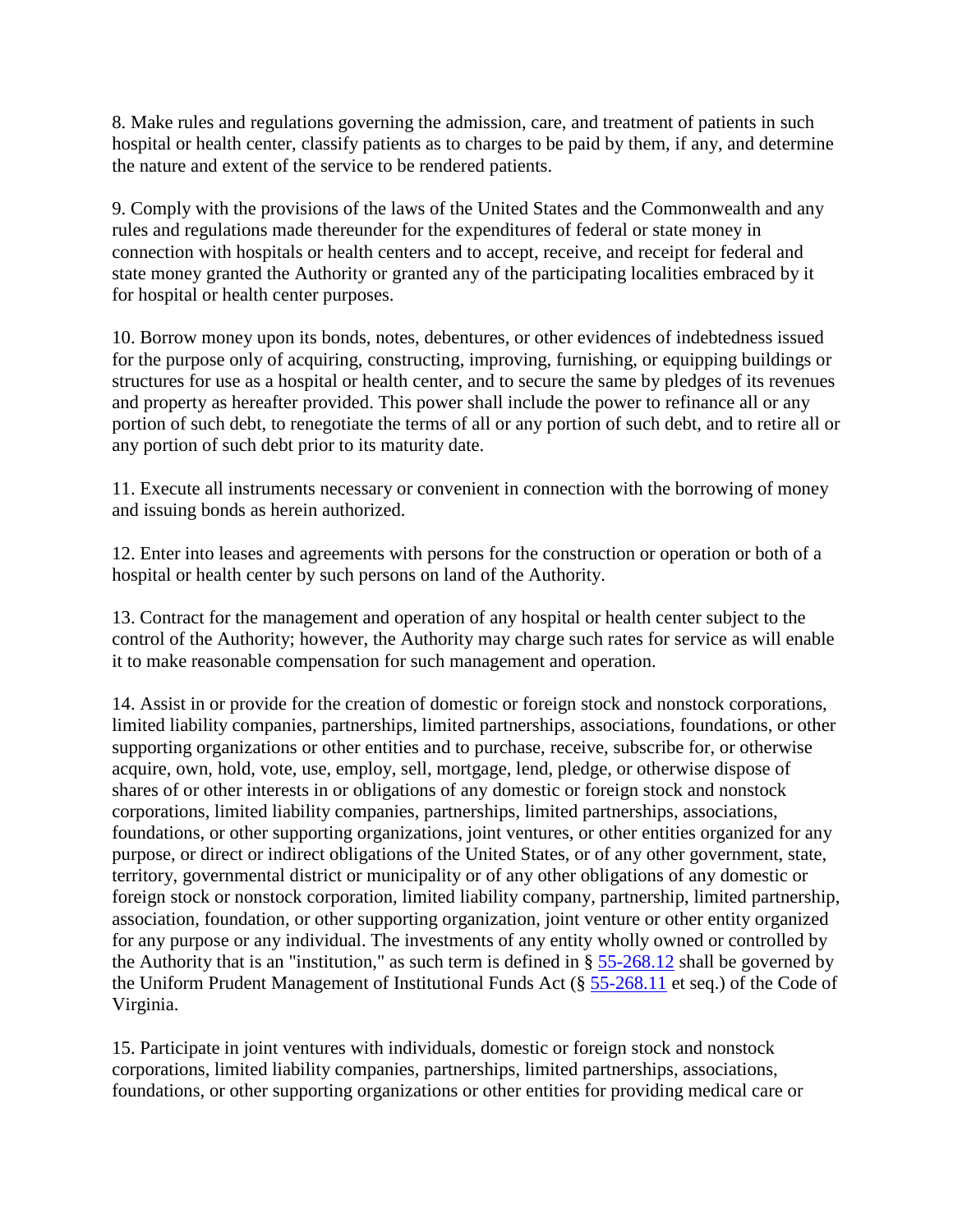related services or other activities that the Authority may undertake to the extent that such undertakings assist the Authority in carrying out the purposes and intent of this chapter.

16. Provide domestic or foreign stock and nonstock corporations, limited liability companies, partnerships, limited partnerships, associations, foundations or other supporting organizations, joint ventures or other entities owned in whole or in part or controlled, directly or indirectly, in whole or in part, by the Authority with appropriate assistance, including making loans and providing time of employees, in carrying out any activities authorized by this chapter.

17. Make loans and provide other assistance to domestic or foreign stock and nonstock corporations, limited liability companies, partnerships, limited partnerships, associations, foundations or other supporting organizations, joint ventures, or other entities.

18. Transact its business, locate its offices and control, directly or through domestic or foreign stock and nonstock corporations, limited liability companies, partnerships, limited partnerships, associations, foundations or other supporting organizations, joint ventures, or other entities, facilities that will assist or aid the Authority in carrying out the purposes and intent of this chapter.

19. Procure such insurance, participate in such insurance plans, or provide such self-insurance, or any combination thereof, as it deems necessary or convenient to carry out the purposes and provisions of this chapter. The purchase of insurance, participation in an insurance plan, or creation of a self-insurance plan by the Authority shall not be deemed a waiver or relinquishment of any sovereign immunity to which the Authority or its members, officers, directors, employees, or agents are otherwise entitled.

20. Exercise all other powers granted to nonstock corporations pursuant to § [13.1-826.](http://leg1.state.va.us/cgi-bin/legp504.exe?000+cod+13.1-826)

(2007, c. [676;](http://leg1.state.va.us/cgi-bin/legp504.exe?071+ful+CHAP0676) 2008, c. [184.](http://leg1.state.va.us/cgi-bin/legp504.exe?081+ful+CHAP0184))

§ 15.2-5375. Appropriations to Authority.

Any participating locality is authorized to make appropriations to the Authority from available funds or from funds provided for the purpose by bond issues for the acquisition of land or improvements to land or the construction, improvement, maintenance, and operation of any hospital or health center operated or controlled or proposed to be operated or controlled by the Authority. The participating locality may also transfer to the Authority, with or without consideration, real or personal property for any or all of such purposes.

(2007, c. [676.](http://leg1.state.va.us/cgi-bin/legp504.exe?071+ful+CHAP0676))

§ 15.2-5376. Issuance of bonds by participating localities and validation thereof.

Any participating locality may issue its general obligation bonds in the manner provided in the Public Finance Act (§ [15.2-2600](http://leg1.state.va.us/cgi-bin/legp504.exe?000+cod+15.2-2600) et seq.) in furtherance of the establishment, construction, or enlargement of a hospital or health center.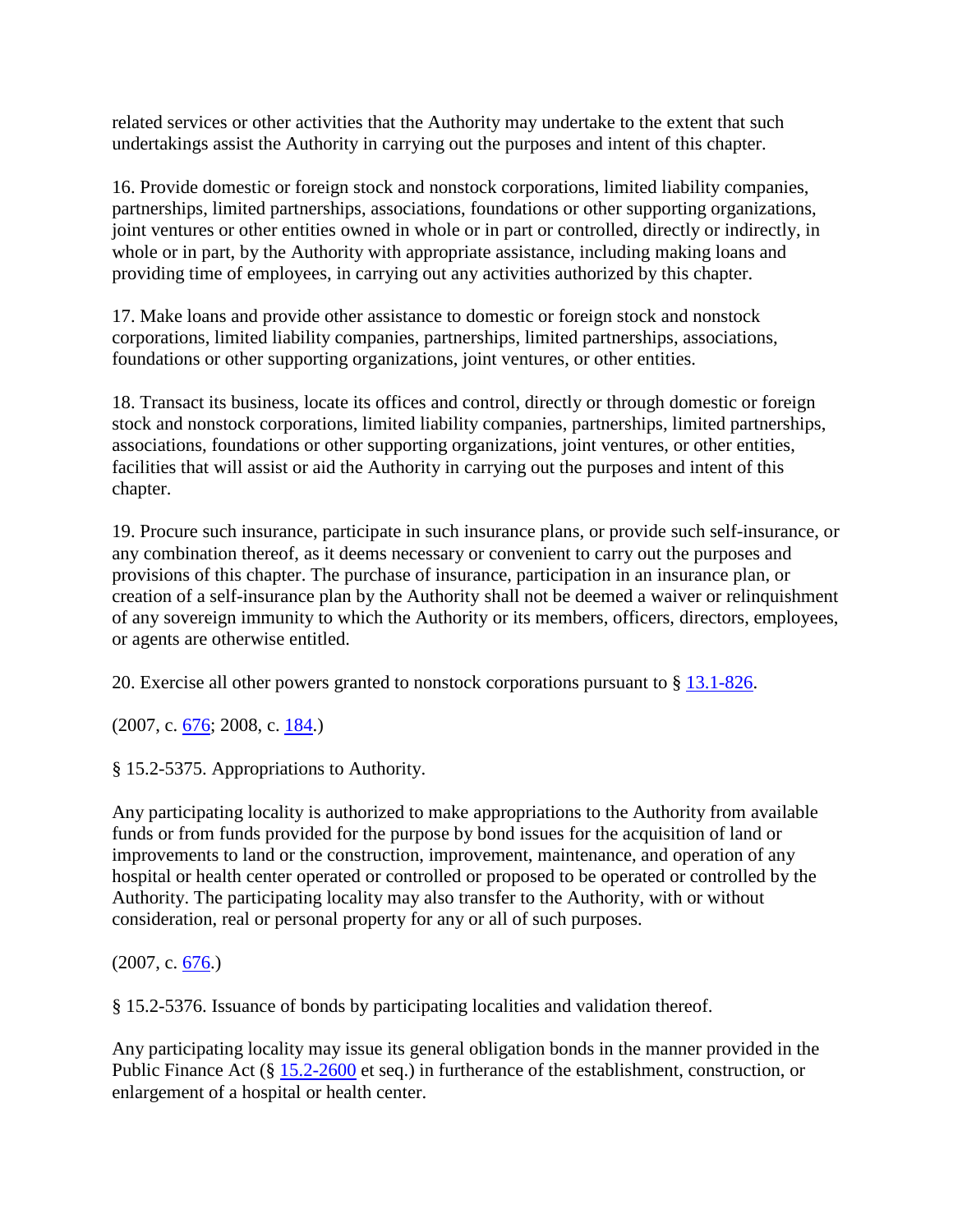(2007, c. [676.](http://leg1.state.va.us/cgi-bin/legp504.exe?071+ful+CHAP0676))

§ 15.2-5377. Issuance and sale of bonds.

Any bonds issued by the Authority may be issued in one or more series, shall bear such date or dates, mature at such time or times, bear interest at such rate or rates payable at such time or times, be in such denominations, be in such form, either coupon or registered, carry such registration privileges, be executed in such manner, be payable in such medium of payment, at such place or places, be subject to such terms of redemption, with or without premium, as the Authority by resolution may prescribe. Such bonds may be sold at public or private sale for such price or prices as the Authority determines.

 $(2007, c. 676.)$  $(2007, c. 676.)$  $(2007, c. 676.)$ 

§ 15.2-5378. Provisions to secure payment of bonds.

Any Authority resolution authorizing the issuance of any bonds may contain provisions, which shall be a part of the contract with the holders of the bonds, (i) pledging any or all revenues of the hospital or health center to secure the payment of the interest on such bonds and to create a sinking fund to retire the principal thereof at maturity; (ii) providing for the granting of a lien on or the creation of a security interest in any property, real or personal, of the Authority as security for the payment of the principal of, and interest on, such bonds and the due and punctual performance of any agreements made in connection therewith; (iii) providing for such schedule of fees and charges as will produce funds sufficient to pay operating costs and debt service until such bonds are retired; and (iv) prescribing the rights, obligations, powers, and duties of the Authority, the trustee under any trust indenture under which the bonds are issued, and the bondholders, in connection with or pertaining to such bonds.

(2007, c. [676.](http://leg1.state.va.us/cgi-bin/legp504.exe?071+ful+CHAP0676))

§ 15.2-5379. Bonds made legal investments.

Any bonds issued pursuant to the authority of this chapter are hereby made securities in which all public officers and bodies of this Commonwealth and all political subdivisions thereof, all insurance companies and associations, and all savings banks and savings institutions, including savings and loan associations, in the Commonwealth may properly and legally invest funds in their control.

 $(2007, c. 676.)$  $(2007, c. 676.)$  $(2007, c. 676.)$ 

§ 15.2-5380. Bonds payable from revenues of hospital or health centers.

Any bonds issued under this chapter shall be payable only from the revenues and receipts of the hospital or health center for the acquisition, establishment, or construction of which the bonds were issued and from any property the Authority has made subject to a lien to secure such bonds. The bonds and other obligations of the Authority shall not be a debt of any locality or of the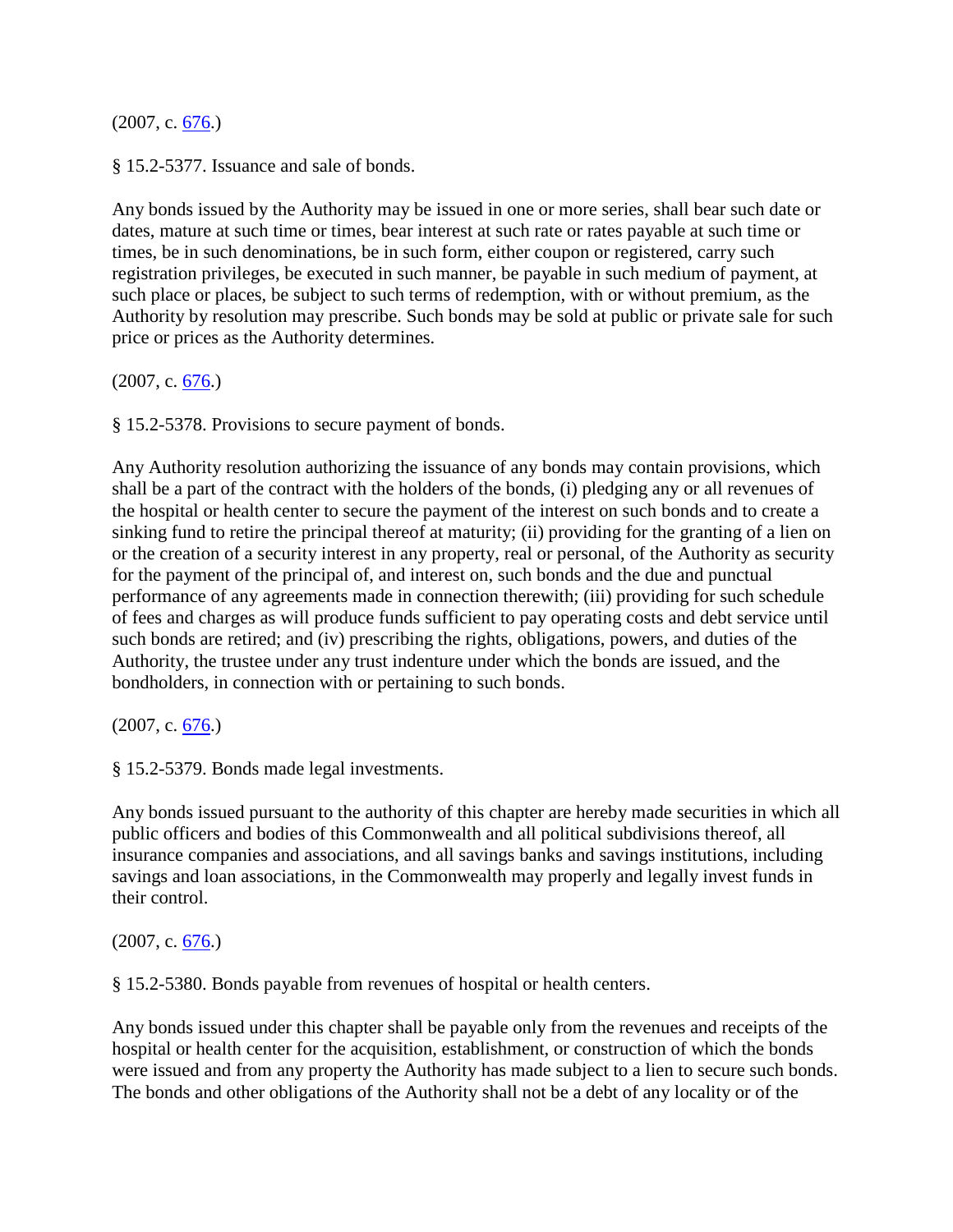Commonwealth, and neither the Authority members nor any person executing the bonds or other obligations shall be liable personally thereon by reason of the issuance thereof.

 $(2007, c. 676)$ 

§ 15.2-5381. Property of Authority exempt from foreclosure or execution sale and judgment lien.

No interest of the Authority in any property, real or personal, shall be subject to sale by foreclosure of a mortgage, trust indenture, or any other instrument, either through judicial proceedings or the exercise of a power of sale contained in the instrument. All Authority property shall be exempt from levy and sale by virtue of an execution, and no execution or judicial process shall issue against the Authority. No judgment against the Authority shall be a charge or lien upon its property, real or personal.

Nothing contained in this section shall prohibit the owner of a leasehold interest granted by the Authority from granting a lien or other security interest in his leasehold that would be subject to sale or foreclosure as provided in any instrument creating the lien or other security interest. Nothing contained in this section shall prohibit the Authority from granting a lien on or creating a security interest in Authority property, real or personal, to secure any bonds issued under this chapter, any of which property will be subject to sale or foreclosure as provided in the instrument granting such lien or creating such security interest.

(2007, c. [676.](http://leg1.state.va.us/cgi-bin/legp504.exe?071+ful+CHAP0676))

## § 15.2-5382. Receiver.

The Authority may, by its trust indenture given to secure bond issues or other obligations, provide for the appointment of a receiver of the hospital or health center or that part thereof acquired or constructed from funds received from a sale of bonds secured by the pledge of its revenues. If a receiver is appointed, he may enter, take possession of, operate, and maintain such hospital or health center or part thereof; collect and receive all fees, rents, revenues, or other charges arising therefrom in the same manner as the Authority might do; keep such moneys in a separate account or accounts; and apply the moneys in accordance with the obligations of the Authority as the court directs.

## (2007, c. [676.](http://leg1.state.va.us/cgi-bin/legp504.exe?071+ful+CHAP0676))

## § 15.2-5383. Eminent domain.

The Authority shall have the right to acquire by eminent domain any real property, including fixtures and improvements, that it deems necessary to carry out the purposes of this chapter after it adopts a resolution declaring that the acquisition of the property described therein is in the public interest and necessary for public use. The Authority may exercise the power of eminent domain pursuant to the provisions of any applicable statutory provision now in force or hereafter enacted for the exercise of the power of eminent domain by any locality.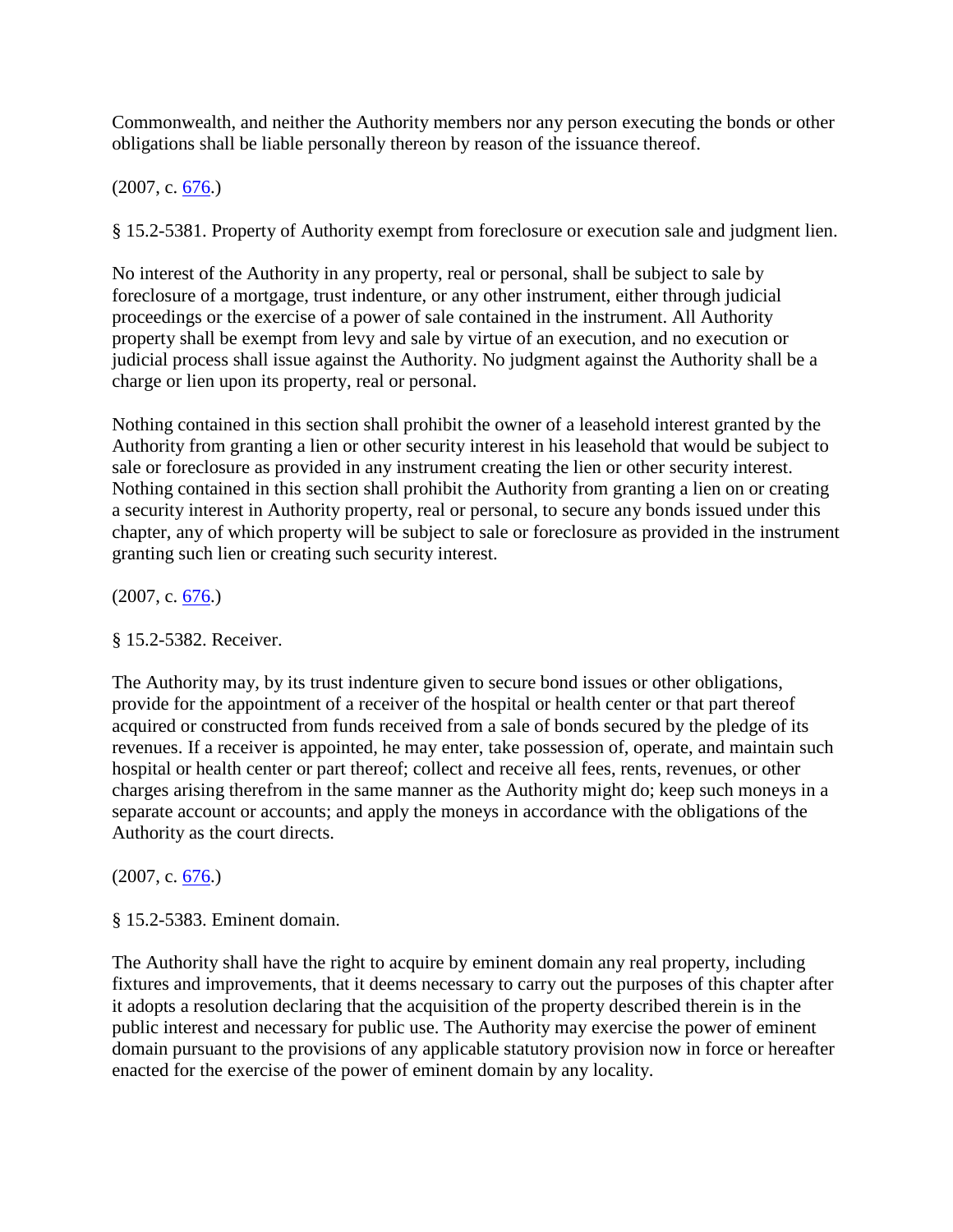Property already devoted to a public use may be acquired; however, no property belonging to any locality, government, religious corporation, unincorporated church, or charitable corporation may be acquired without its consent.

(2007, c. [676.](http://leg1.state.va.us/cgi-bin/legp504.exe?071+ful+CHAP0676))

§ 15.2-5384. Records and reports.

The Authority shall keep and preserve complete records of its operations and transactions, which records shall be open to inspection by the participating subdivisions at all times. It shall make reports to such subdivisions annually and at such other times as they may require.

(2007, c. [676.](http://leg1.state.va.us/cgi-bin/legp504.exe?071+ful+CHAP0676))

§ 15.2-5385. Chapter supplemental; application of other laws; consent of local governing bodies or other agencies not required.

The provisions of this chapter shall be deemed to provide a complete, additional, and alternative method for doing the things authorized herein and shall be regarded as supplemental and additional to powers conferred by other laws; the issuance of revenue bonds and revenue refunding bonds under the provisions of this chapter need not comply with the requirements of any other laws applicable to the issuance of bonds. Except as otherwise expressly provided in this chapter, none of the powers granted to the Authority under the provisions of this chapter shall be subject to the supervision or regulation or require the approval or consent of any locality or any authority, board, bureau, or agency of any of the foregoing.

 $(2007, c. 676)$ 

§ 15.2-5386. Limitations of the Authority.

A. No provision related to the establishment, powers, or authorities of the Southwest Virginia Health Authority, its subsidiaries, or successors, shall apply to the facilities, equipment, or appropriations of any state agency including, but not limited to, the Virginia Department of Health and the Department of Behavioral Health and Developmental Services.

B. The Authority, its subsidiaries or successors, shall not be exempt from the Certificate of Public Need law and regulations or licensure standards of the Virginia Department of Health.

C. No provision of this chapter related to the establishment, power or authority of the Authority or participating localities shall apply to or affect any hospital as defined in § [32.1-123.](http://leg1.state.va.us/cgi-bin/legp504.exe?000+cod+32.1-123)

 $(2007, c. 676; 2009, cc. 464, 813, 840.)$  $(2007, c. 676; 2009, cc. 464, 813, 840.)$  $(2007, c. 676; 2009, cc. 464, 813, 840.)$  $(2007, c. 676; 2009, cc. 464, 813, 840.)$  $(2007, c. 676; 2009, cc. 464, 813, 840.)$  $(2007, c. 676; 2009, cc. 464, 813, 840.)$  $(2007, c. 676; 2009, cc. 464, 813, 840.)$